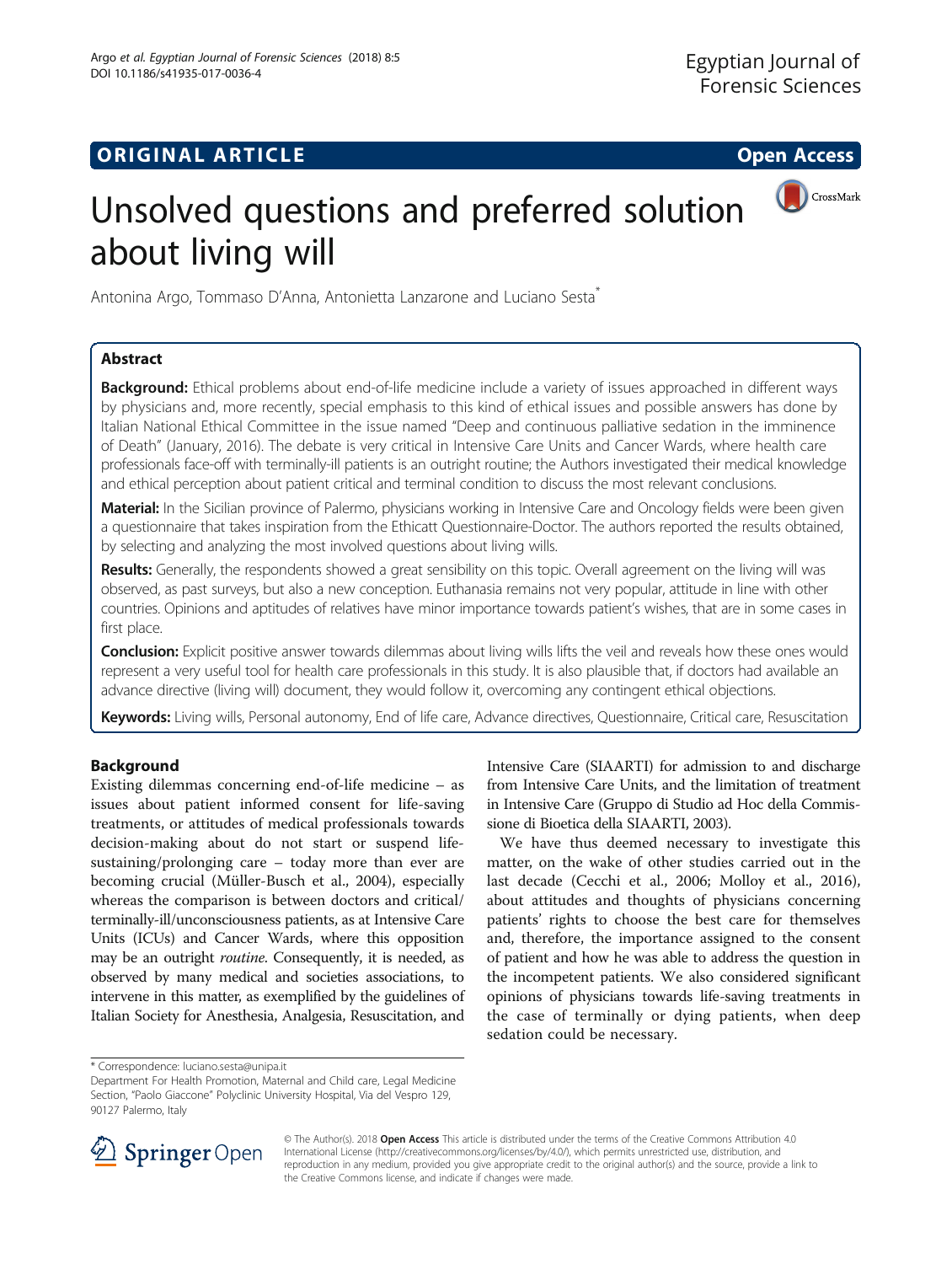#### Materials and methods

This study was realized by using a survey based on the more well-known Ethicatt Questionnaire-Doctor. This is a questionnaire established in the context of a larger study approved by the European Commission under the 5th Framework Programme for funding the research, carried out in Italy by the Faculty of Sociology, University of Rome "La Sapienza", and the International Forum of the Institute of Biophilosophy of Louvain (Cecchi et al., [2006;](#page-5-0) Molloy et al., [2016](#page-5-0)).

We slightly modified that questionnaire, in considerations of changing of social and medical background in recent years. Our one (Additional file [1\)](#page-5-0) consists in 30 queries, each query is composed of one or more items, and each item provides as possible answers yes, no, or I don't know. The answer was anonymous, but we asked about age and years of work experience: this data would allow to relate our research variables with the view expressed by respondents.

The aim of our study was to examine mainly the views and opinions of physicians – but also their attitudes – about ethical end-of-life issues, with particular reference to living wills and its facets. The target of our analysis was therefore based on clinical judgment on dilemmas such as the suspension or the decision not to start a lifesaving treatment, the consent of the patient and family, goals of targeted therapies in terminally-ill patients and, lastly, the behaviour the doctors would assume if themselves were the patients.

In order to provide a satisfactory reliability to results, we administered the survey to physicians who, in our opinion, more frequently face the realities raised in it. We therefore selected physicians in the field of intensive care (anesthetists, coronaric intensive care health care professionals) and oncology. Upon delivery, it was decided to detailed presentation and explanation of the survey and its questions. The survey was administered from September 5th to 14th, 2011, to doctors working in the city and the province of Palermo, Italy. All over 89 of them have completed it. Statistical analysis was performed by using with IBM SPSS Statistics v20.

#### Results

Given the complexity and variety of topics in the questionnaire, we considered worthwhile making a choice between them, tackling the various issues individually and first analyzing questions related to problem of the patient's consent and topics related to living wills. The first three questions we analyse regard the opinion of the physician about people to involve in the decisionmaking process (Questionnaire, items 1-3).

Interestingly, the vast majority of our sample discusses with other doctors regarding the refusal or withdrawal of life-saving treatments (86.5%), with healthcare assistants involvement in more than one third of cases (36%), while very few of them prefer to decide on their own (13.5%).

All the respondents also agreed that the decision on life-saving treatments in terminally-ill should be involved the competent patient (100%) and, for a good part of respondents, even the family of incompetent patients (86.5%). However, only three-quarters of them continue to be like mind with regard to information of patient when this reach the end of life (75.3%), and in almost half of cases it is preferred to inform the family but not the patient (43.5%), with an almost total makeshift on family in case of competent patients (95.5%).

These data highlight a difficulty of the physician to face with the patient dilemmas related to end of life. In fact, while it is true that, in case of terminally-ill patients, consent to life-saving treatments can be practically taken for granted (100%), the approach is less obvious when it needs to inform the patient at end of life (because dying), falling back on family (43.8%), as if he were deemed unable to face its relationship with death (Fig. [1](#page-2-0)).

Equally noteworthy are the results of the following three questions (Questionnaire, items 4-6), that concern the physician's opinion towards the relationship between informed consent and life-saving treatments (Fig. [2](#page-2-0)).

Specifically, firstly we noted that, in case of interruption of life-saving treatments, about half of our sample prefers a valid written consent (51.7%) to an oral one (28.1%), while just over a doctor in ten decides not to acquire any consent (11.2%), and a similar number of them prefers not to document the event in the medical record (13.5%). Then we can observe that in deciding to start life-saving treatment on a competent patient, the clinical condition is crucial (100%), followed by opinion of the patient (86.5%) and the wish of doctors (64%), while is tended to give less importance to the opinion of other doctors and healthcare assistants (39.3%), and least of all the wish of family members (31.5%, less than one third of sample) (Fig. [3\)](#page-3-0).

In the case that patient refuse care, however, the doctor tries to convince him (93.3%), whereas a few doesn't respect his wishes (9%). These data, when compared with similar information obtained from previous studies (Molloy et al., [2016](#page-5-0)), appear in the end, relatively in line with contemporary ethical guidelines that tend increasingly to make responsible the patient and no longer see the family as the beneficiary of information and final decision.

Then we wanted to analyse the relationship between physician and family when a decision should be adopted at the end of life of an incompetent patient. First, when it comes to decide not to start a life-saving treatment in a terminally-ill incompetent, according to the respondents,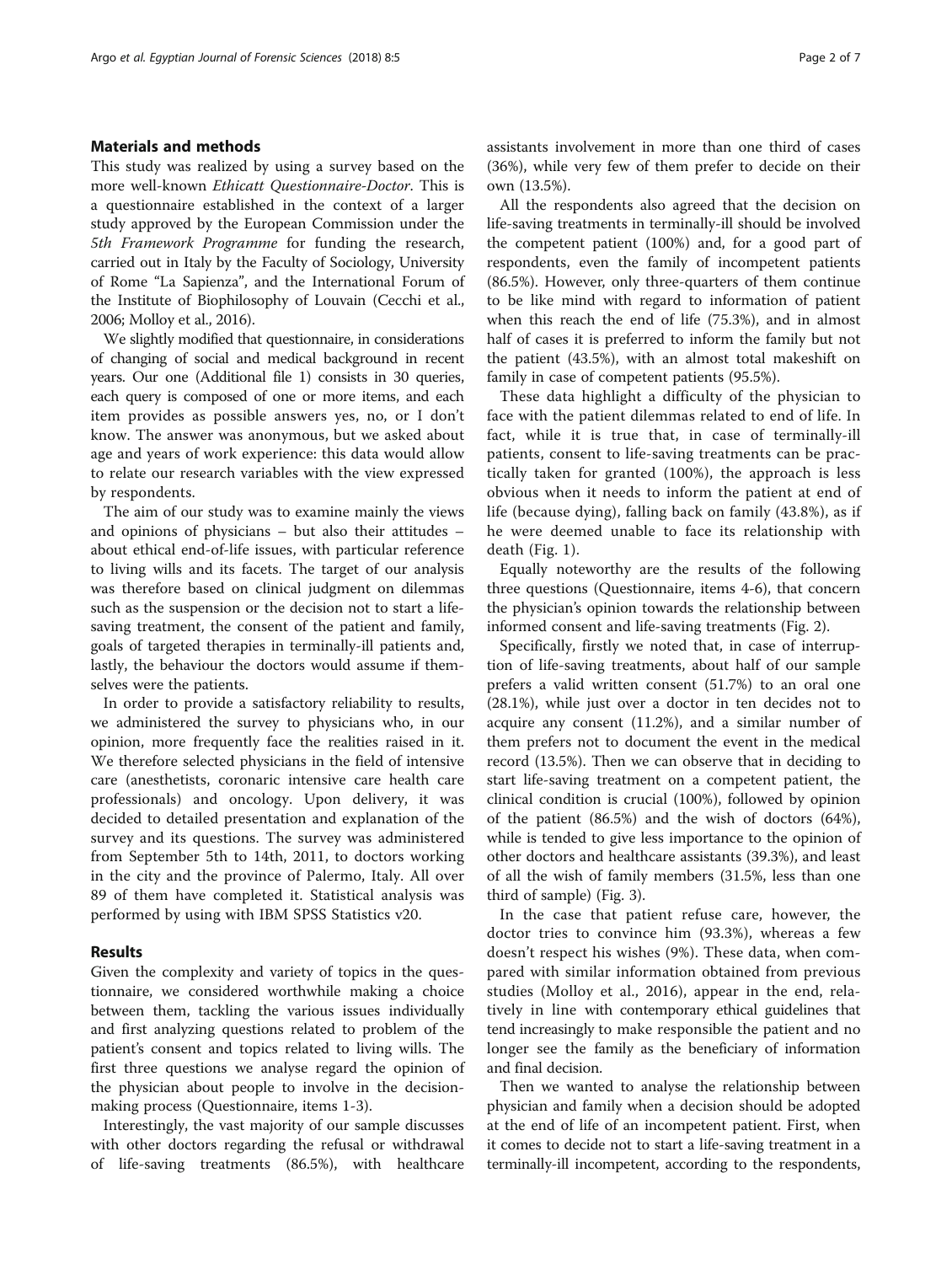<span id="page-2-0"></span>

the decision is up primarily to the doctor (82%), often in consultation with the guardian ad litem (66.3%) and family (51.7%). Through this question we note once again the importance of views of family members if the patient is incompetent, in agreement to what was observed in the second question.

It is interesting to note that, in deciding towards the end of life of an incompetent patient, in most cases the family is admittedly being aware of the situation and the method that will be applied (73%), but not in all cases the doctor will meet with the family to discuss (53.9%), and just over a third of respondents actually ask their opinion (36%). Rather, respondents will seek to know the wishes of the patient (in 57.3% of cases requesting them to family members, 55.1% researching any written testimony).

These data show that, while in case of competent patient, opinions are quite clear in this regard, since the concerned person  $-$  in this case the patient  $-$  can express a certain opinion (note that much as 91% of doctors sure that the patient is able to decide about end of his life, whereas few are uncertain), however, if the patient is incompetent, ideas do not seem so clear, so as to make the role of family decisive. Results of these last three examined questions are shown below (Questionnaire, items 8-10).

As stated earlier, the majority of respondents, if shall decide not to start a life-saving treatment in a terminally-ill incompetent, will seek any written record of the patient (55.1%). This indicates that, if these doctors had available a living will, they would take it seriously, as was also emphasized in other questions (Questionnaire items 12-14).

It is immediately clear the position that physicians would take on if they had available living wills: it was observed, in fact, an explicit affirmative answer, which shows that this would be a valuable reference tool for almost all

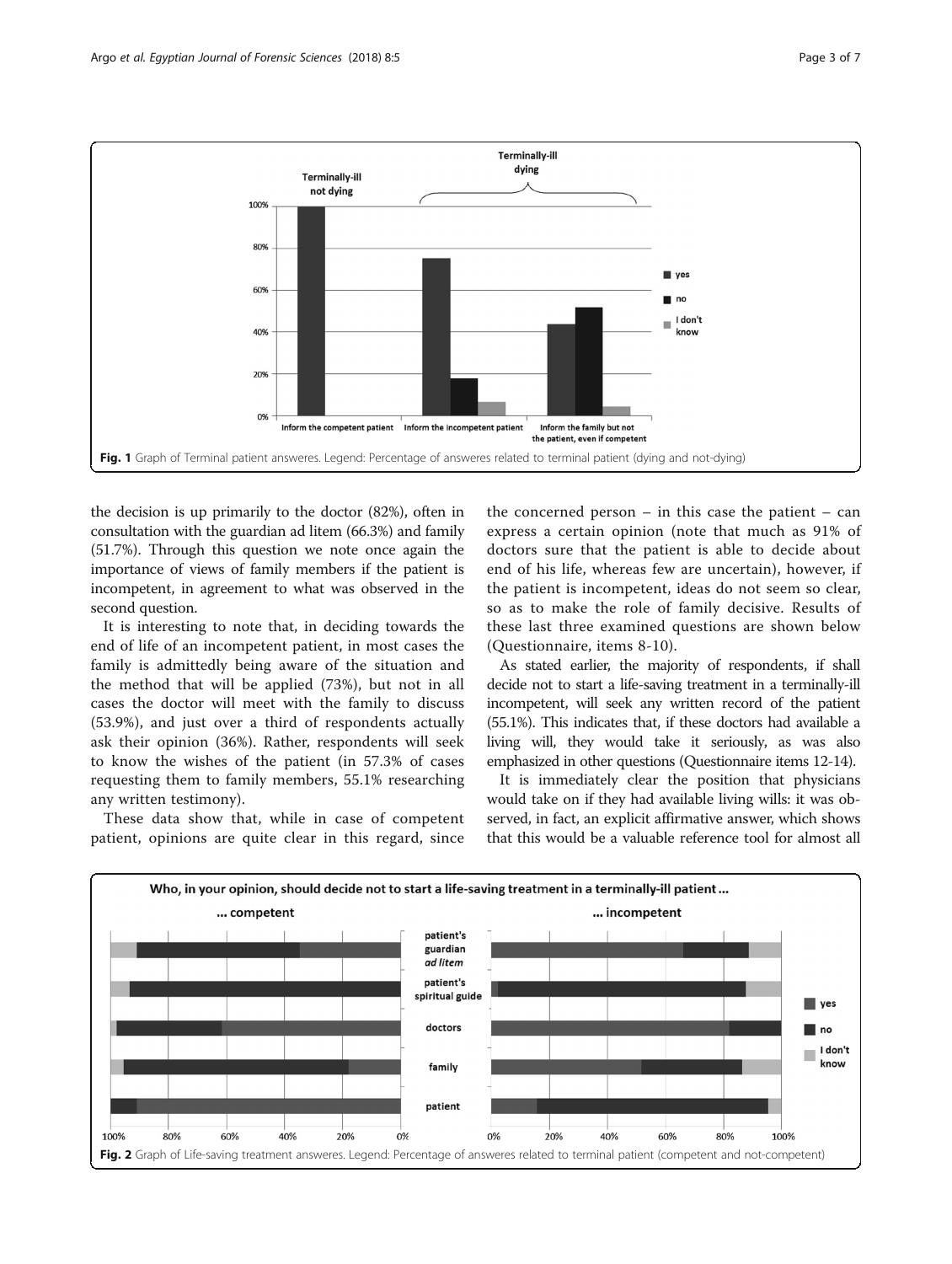<span id="page-3-0"></span>

of them (91%). The opinion does not seem conditioned by age or years of service. At this point the question arises: what are views on the specific issues that, conceivably, can be regarded as a possible consequence, in practice, of application of a living will.

Indeed, more than two thirds of respondents don't disdain refuse (73%) and suspend (68.5%) life-saving treatments in a terminally-ill patient, while only few will consider active euthanasia (25.8%). Then the respondents, in the values scale followed during a treatment of a terminally-ill/in persistent vegetative state patient, consider as main objective the respect of patient autonomy (Baeroe K, [2010](#page-5-0)) and the freedom of the doctor in the same time (83.4%), and many of them agree that it's important to safeguard to patient the dignity of death according to the directions of the person (79.8%), although not all seem willing to follow its provisions – whatever they may be – to the end (61.8%). Among the respondents with less than 5 years of service only the 42.9% considers appropriate to fully respect the wishes of the patient, whereas professionals for more than 5 years amount to 74.1%. This means that doctors learn over time to accept the right of selfdetermination of the patient (Brzostek & Zalewski, [2007\)](#page-5-0), when the latter claims this one.

Should not be overlooked that, since the topic is approached for general pathways – without specifying whether the patient is dying or not – in more than half of the cases the opinions of family members or otherwise of significant people are considered secondary (58.4%).

In the subsequent questions are analysed the opinions about objectives of end-of-life care and extreme therapies (Questionnaire items 16-18):

We can see here that respondents' opinions are examined between two determinants: quality of life and the value of the same in an incompetent patient. While we find a broad consensus that is certainly needed trying to improve, in any case, the quality of life (79.8%), on the other hand it seems inappropriate to use this latter parameter as a yardstick to determine whether it's worth saving its integrity (only 27% of doctors would evaluate first the quality of life, and then would decide whether preserve it or not), so as to choose the second alternative – to preserve life first, and then evaluate the quality of life – preferred in more than a half of cases (55.1%).

When taking into account that the right to refuse or suspend an intensive-care treatment in an incompetent patient, in order, our sample tends to give utmost importance to quality of life as this is seen by the point of view of patient (86.5%), his suffering and his status (both 75.3%), followed by chances that the patient could not survive to hospitalization (70.8%). This attitude is in line with what emerges from deontological codes published from 1989 to present, where the quality of life and the benefit-cost ratio for patient are the reference point to discuss towards end of life (Cecchi et al., [2006;](#page-5-0) Cecchi, [2008;](#page-5-0) Koh et al., [2009](#page-5-0)). Ultimately, while with a "generic" terminally-ill patient (especially if he is competent) doctors tend primarily to comply with the wishes of the patient and preserve quality of life, facing to an incompetent patient, however, they tend to assume a "paternalistic" position, taking decisions in first person and putting in the first place the patient's life.

Extremely significant observations in this regard derives from the questions in which we investigate the wishes of physicians (Fig. [4\)](#page-4-0) if they respectively were terminally-ill or unconsciousness patients (Questionnaire items 21 and 22).

The paternalistic behaviour shown in several previous questions, in this case, fails: the doctor, if he were a terminally-ill patient, absolutely would not go to Intensive Care (only 2.2% would), nor undergo artificial respiration (also only 2.2% would), while very few would undergo cardiac resuscitation if it were needed (9%), whereas the vast majority of them would prefer to spend the last days that remain to live at home (93%). Such attitude is consistent with the same assumed with competent patients. It should be noted that, in addition, more than a third of respondents would submit themselves even to euthanasia (37.1%).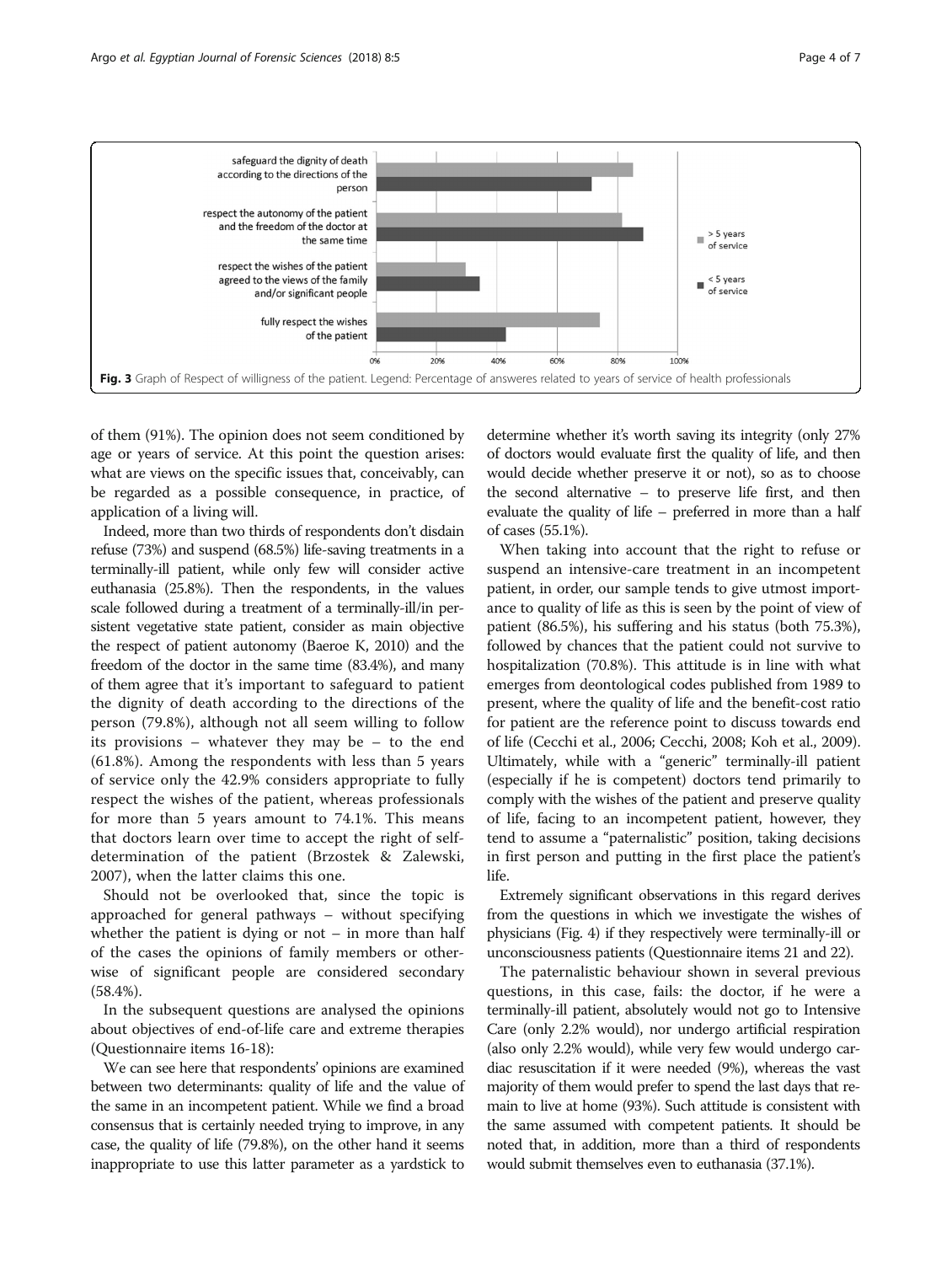

<span id="page-4-0"></span>

If unconsciousness, instead, the frontline is splitted in two, increasing highly the percentage of respondents who would go to Intensive Care (47.2%) and would undergo cardiac resuscitation (47.2%) or artificial respiration (43.8%). The percentage of undecided also increased (13.5%, almost a doctor out of seven): the latter date, if compared to predominance of yes towards no – that in the first three options is very modest – suggests that question has raised various doubts in respondents, probably due to the fact that the term "unconscious", in this context, takes on a somewhat vague meaning and could be interpreted as a final status as much as a temporary condition. However, even at this point the percentage of cases that would undergo euthanasia, although decreased compared to previous question, is not negligible (19.1%, almost a doctor out of five).

However, in 22nd question, results would seem be influenced by years of service: those who have worked for less than 5 years are more inclined, as opposed to those who practice longer, to be hospitalized in Intensive Care (respectively, 54.3% versus 41.8%) and to undergo cardiac resuscitation (60% vs 38.2%), while opinions on artificial respiration and euthanasia are roughly comparable. Presumably, experience gained over the years achieves sort of disenchantment towards therapeutic capacity of extreme treatments.

## **Discussion**

Dilemmas about end of life care always affect the public opinion and ingenerate different views. We found interesting focal points through the administration of our questionnaire. In decisions about beginning of life-saving therapies in a "generic" terminally-ill patient, the doctor mainly rests on the clinical condition of the patient, and only sporadically addresses to family. In an incompetent patient, instead, the doctor takes decisions in first person, even assisted by the family but especially by the guardian ad litem. This confirms, as already supported by other studies (Cecchi et al., [2006](#page-5-0)), an effective recognition from these physicians of the patient's right to express his opinion. In addition, we can appreciate that, difficulties to respect that right – when this one is in contrast with ethics of the health care professional – apparently seem overcome. These difficulties formerly gave birth to international guidelines, the Appleton Consensus (Stanley, [1989](#page-6-0)), which would seem to slowly return its fruit, though still immature (Bruinsma et al., [n.d.](#page-5-0)).

Euthanasia is not very popular, attitude in line with other countries (Müller-Busch et al., [2004](#page-5-0); Voultsos et al., [2010\)](#page-6-0). With regard to family members, generally, they will simply be informed, but rarely is required their actual opinion. However, is often sought to know the wishes of the patient, that therefore, in any case, are in first place and hence it's plausible that, if the doctor had available an advance directive (living will), he would follow it (Zanone Poma S, et al., [2015](#page-6-0)), passing any contingent ethical objections (Costantini et al, [2016](#page-5-0)). This evidence is supported by several considerations:

- first, we saw that opinions of the family have been more and more considered secondary in extreme therapies, whereas according to many the real goal is the respect of patient autonomy and the freedom of the doctor in the same time (Burla C, et al.,[2014](#page-5-0));
- then, we have seen that, in dying patients, the doctor does not flaunt the same self-confidence as in the "generic" terminally-ill patient. Probably this is due to the fact that physicians often are not educated with a standardized-model medical ethics programme for the decision-making process (Fawzi, [2011\)](#page-5-0). It is therefore justifiable whether the written consent towards interruption of life-saving treatments is acquired only in half of the cases, and only in two thirds of cases in the event is documented in the medical record, most likely due to a well-founded fear of contravening moral, ethical and legal precepts;
- doctors themselves, if they were terminally-ill patients, would prefer to die at home and would not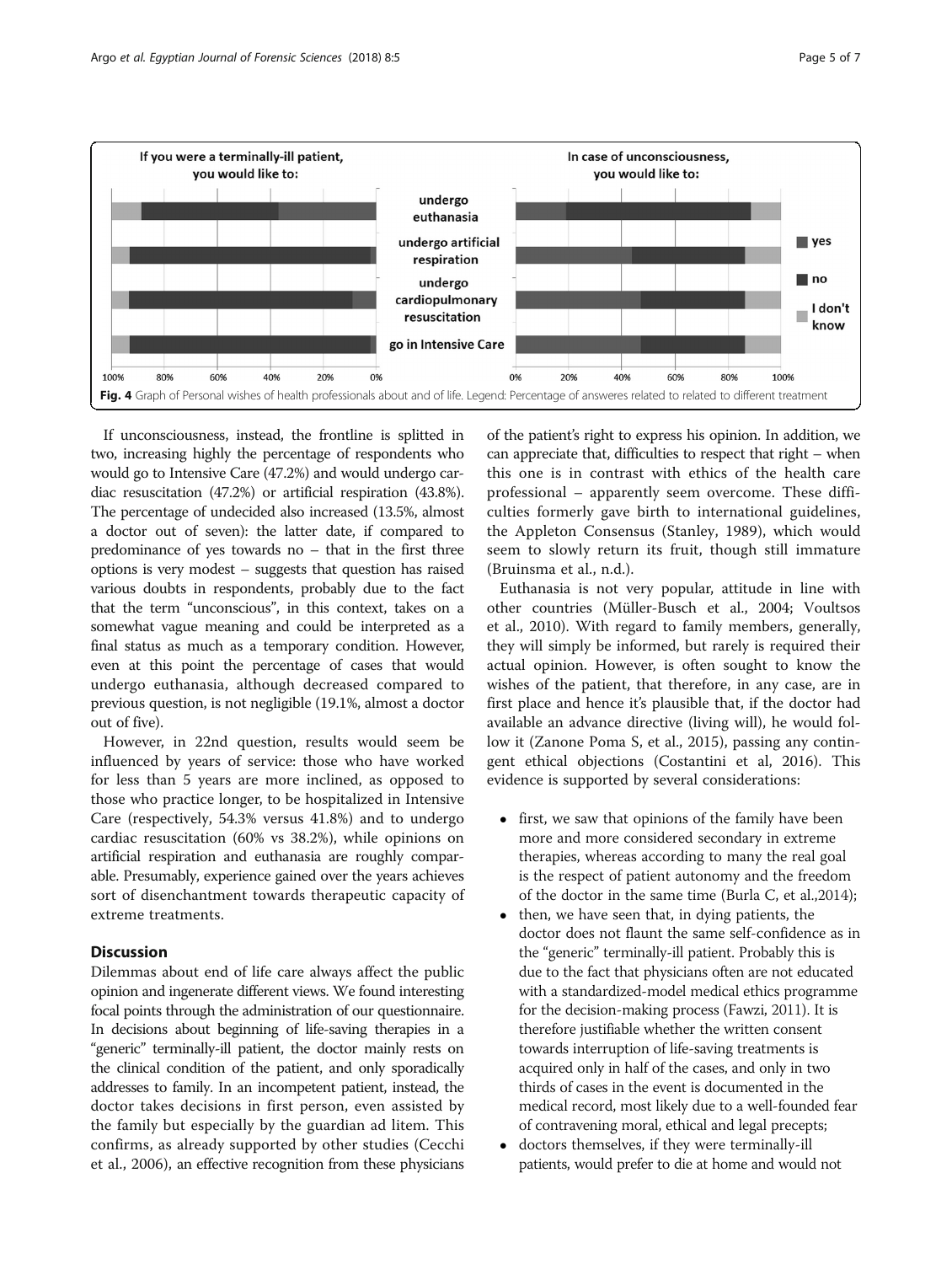<span id="page-5-0"></span>for themselves another doctor acting in a "paternalistic" way: it's plausible that they would have advance directives;

• finally, the explicit positive answer to the question about living wills lifts the veil and reveals how these ones would represent a very useful tool for our health care professionals.

It is worthy of consideration that the crucial point of differentiation between euthanasia and un-due treatment only consists in the willingness of health care professionals at the bed of the patient (den Hartogh G, 2016), and this differentiation, consistently with indications of Italian national Committee of Bioethics, has a clearly evidence in whole recall of answers of our study.

It is important to note that our study has several limitations. First, since it was conducted in one Italian province, it may appear difficult to generalize our results. We must consider then the small sample size, that is not representative of the national attainment distribution. Furthermore, surgeons who participated in this study were not randomly selected and were aware of the purposes of this study. This may have introduced a certain degree of bias. Finally, it should be noted that this is the first use of our modified questionnaire and it have not been validated.

To conclude, we want remember that this is a pilot study and the preliminary results should be considered with caution. Our work was not intended to define general opinions and attitudes of physicians about living will, endof-life therapies and decision-making processes (Gastmans C, De Lepeleire J, 2010), but our findings may be the basis for the development of tools for obtain that goal in the future.

### Additional file

[Additional file 1:](dx.doi.org/10.1186/s41935-017-0036-4) Questionnaire administered to health care professionals. Legend: tools and items of Questionnaire. (DOC 170 kb)

#### Acknowledgements

The authors wish to tank physicians who anonymously answered the questionnaire.

#### Funding

No funding of any form.

#### Availability of data and materials

The data set generating during and/or analyzed during the current study are available from the corresponding author on reasonable request.

#### Authors' contributions

Authors all contributed to work. Particularly: D'Anna and Lanzarone administered questionnaires and elaborated results. Sesta elaborated theorethical aspects. Argo managed questionnaire adapted version and general Project. All agreed with conclusions.

#### Authors' information

Antonina Argo is MD, pHD, Specialist of Forensic Medicine, Associate Professor, Accredited Pathology of American Academy of Forensic Sciences, Deputy of Research Program for Legal Medicine, Component of Ethic Committee Policlinic Hospital University of Palermo.

Tommaso D'Anna is MD and Specialist of Forensic Medicine at University of Palermo.

Antonietta Lanzarone is MD, Resident in Forensic Medicine at University of Palermo, Sicilian Referent of National Group of Young Forensic Doctors of Italian Universities.

Luciano Sesta is Post-doc Research Fellow in Legal Medicine at University of Palermo. Specialist of Bioethics and Temporary Professor in Bioethics and Philosophical Anthropology at University of Palermo.

#### Ethics approval and consent to participate

All subjects participating to this study gave their consent before answering and filling data sheet questionnaire.

#### Consent for publication

Not applicable, because the data are anonymous.

#### Competing interests

The authors declare that they have no competing interest.

#### Publisher's Note

Springer Nature remains neutral with regard to jurisdictional claims in published maps and institutional affiliations.

#### Received: 19 June 2017 Accepted: 18 December 2017 Published online: 20 January 2018

#### References

- Baeroe K (2010) Patient autonomy, assessment of competence and surrogate decision-making: a call for reasonableness in deciding for others. Bioethics 24(number 2):87–95
- Bruinsma SM, vander Heide A, vander Lee ML, Vergouwe Y, Rietjens JAC Negative impact of palliative sedation on relatives' experience of the dying phase and their wellbeing after the Patient's death: an observational study. PLoS One 11(2):e0149250. [https://doi.org/10.1371/journal. pone.0149250](http://dx.doi.org/10.1371/journal. pone.0149250)
- Brzostek T, Zalewski Z (2007) Clinical bioethics at the end of life. In: Pegoraro R, Putoto G, Wray E (eds) Hospital based bioethics. A European Perspective. Padova: Piccin, pp 95–114
- Burla C, Rego G, Nunes R (2014) Alzheimer, dementia and the living will: a proposal. Med Health Care Philos 17:389–395
- Cecchi R (2008) Lo stato vegetativo permanente: una questione bioetica aperta. Riv Ital Med Leg 30:973–990
- Cecchi R, Di Vella G, Sannella A, Valente S, Boccardelli G, Longo E (2006) Opzioni e propensioni di un campione di medici "intensivisti" riguardo al consenso dei malati terminali circa l'attuazione e la sospensione delle cure in casi eticamente problematici (il questionario Ethicatt). Riv Ital Med Leg 28:273–286
- Costantini et al (2016) Validity, reliability and responsiveness to change of the Italian palliative care outcome scale: a multicenter study of advanced cancer patient. BMC Palliative Care 15:23
- den Hartogh G (2016) Continous deep sedation and homicide: an unsolved problem in law and professional morality. Med Health Care Philos 19:285–297
- Fawzi MM (2011) Medical ethics educational improvement, is it needed or not?! Survey for the assessment of the needed form, methods and topics of medical ethics teaching course amongst the final years medical students Faculty of Medicine Ain Shams University (ASU), Cairo, Egypt 2010. J Forensic Legal Med 18:204–207
- Gastmans C, De Lepeleire J (2010) Living to the bitter and? A personalistic approach to euthanasia in persons with severe dementia. Bioethics 24(number 2):78–86
- Gruppo di Studio ad Hoc della Commissione di Bioetica della SIAARTI (2003) SIAARTI guidelines for admission to and discharge from intensive care units and for limitation of treatment in intensive care. Minerva Anestesiol 69:101–118
- Koh YH, Lee OK, Wu HY (2009) "Palliative" and not "terminal" sedation. J Pain Symptom Manag 37:e6–e8
- Molloy C, McCarthy J, Tyrrell M (2016) The impact of an end-of-life healthcare ethics educational intervention. Clin Ethics 11(1):28–37
- Müller-Busch HC, Oduncu FS, Woskanjan S, Klaschik E (2004) Attitudes on euthanasia, physician-assisted suicide and terminal sedation–a survey of the members of the German Association for Palliative Medicine. Med Health Care Philos 7:333–339